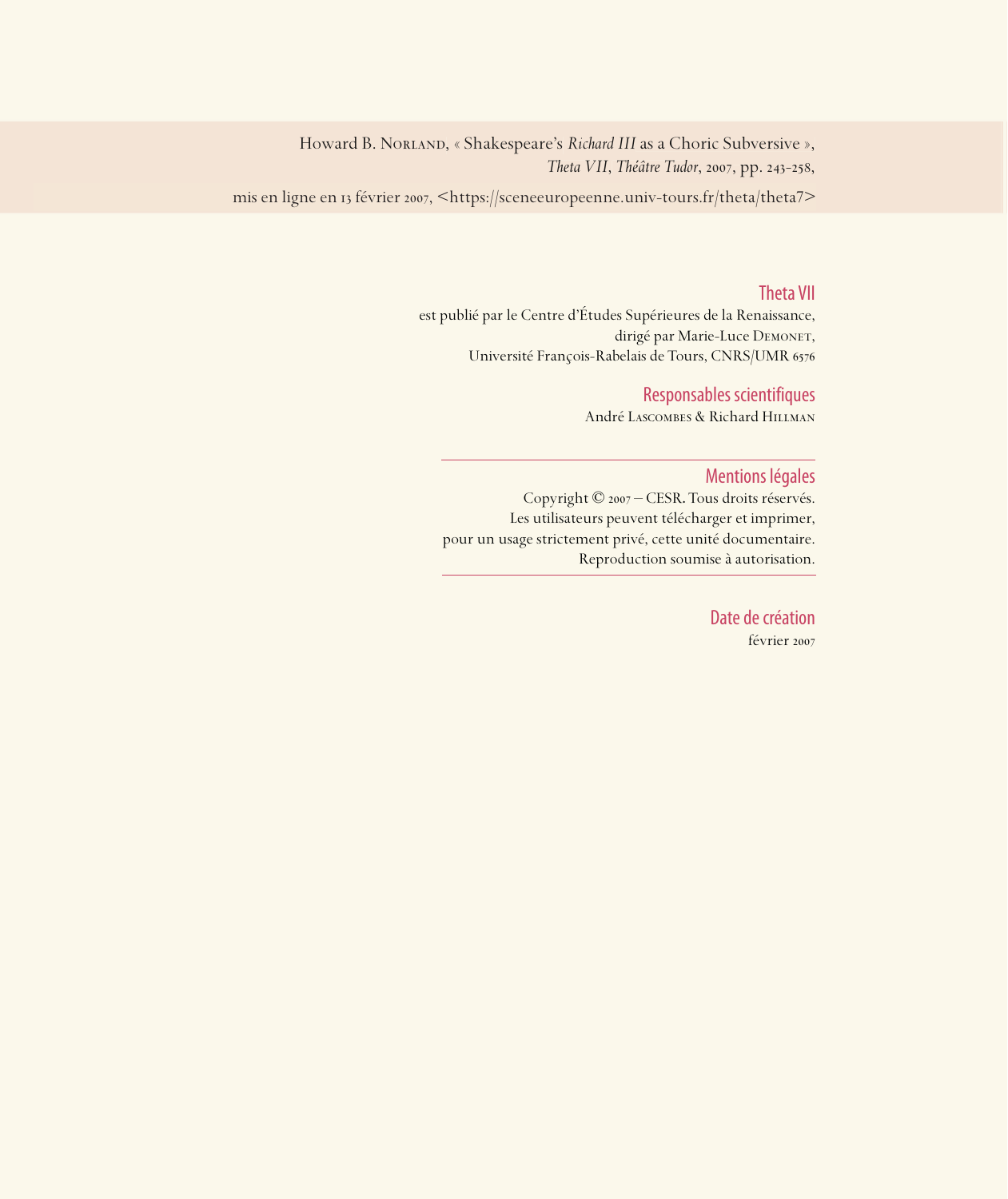Thêta VII - Théâtre Tudor Howard B. NORLAND | p. 243-258 CESR, Tours

# Shakespeare's Richard III as a Choric Subversive

Howard B. NORLAND University of Nebraska

ICHARD III's character as a duplicitous villain, established<br>by Thomas More in his uncompleted Latin and English<br>versions of his *History of Richard III*, was reinforced<br>by the chroniclers Hall and Holinshed; however, Rich by Thomas More in his uncompleted Latin and English versions of his *History of Richard III*, was reinforced by the chroniclers Hall and Holinshed; however, Richard's first dramatic representation, which occurred in Legge's Latin trilogy *Richardus Tertius*, performed at Cambridge in 1579, makes him an archetypal tyrant. Offering an alternative image of the last Plantagenet, this academic tragedy modelled upon Seneca<sup>1</sup> was recognized for its dramatic effectiveness, but because it was not printed until the twentieth century, its contemporary influence was limited. Shakespeare may have known about Legge's dramatic version, though it is unlikely that he had access to the text. More's characterization was, on the other hand, readily available in both Hall and Holinshed, and it was a natural choice for a playwright because of the vividness of More's portrait.

Richard's deformity, which for More manifests his evil nature, is introduced in his first appearance on Shakespeare's stage. Near the beginning of Act V in Part 2 of *Henry VI*, Richard, along with his father, the Duke of York, and his brother Edward, the future

. See my article, "Legge's Neo-Senecan *Richardus Tertius*".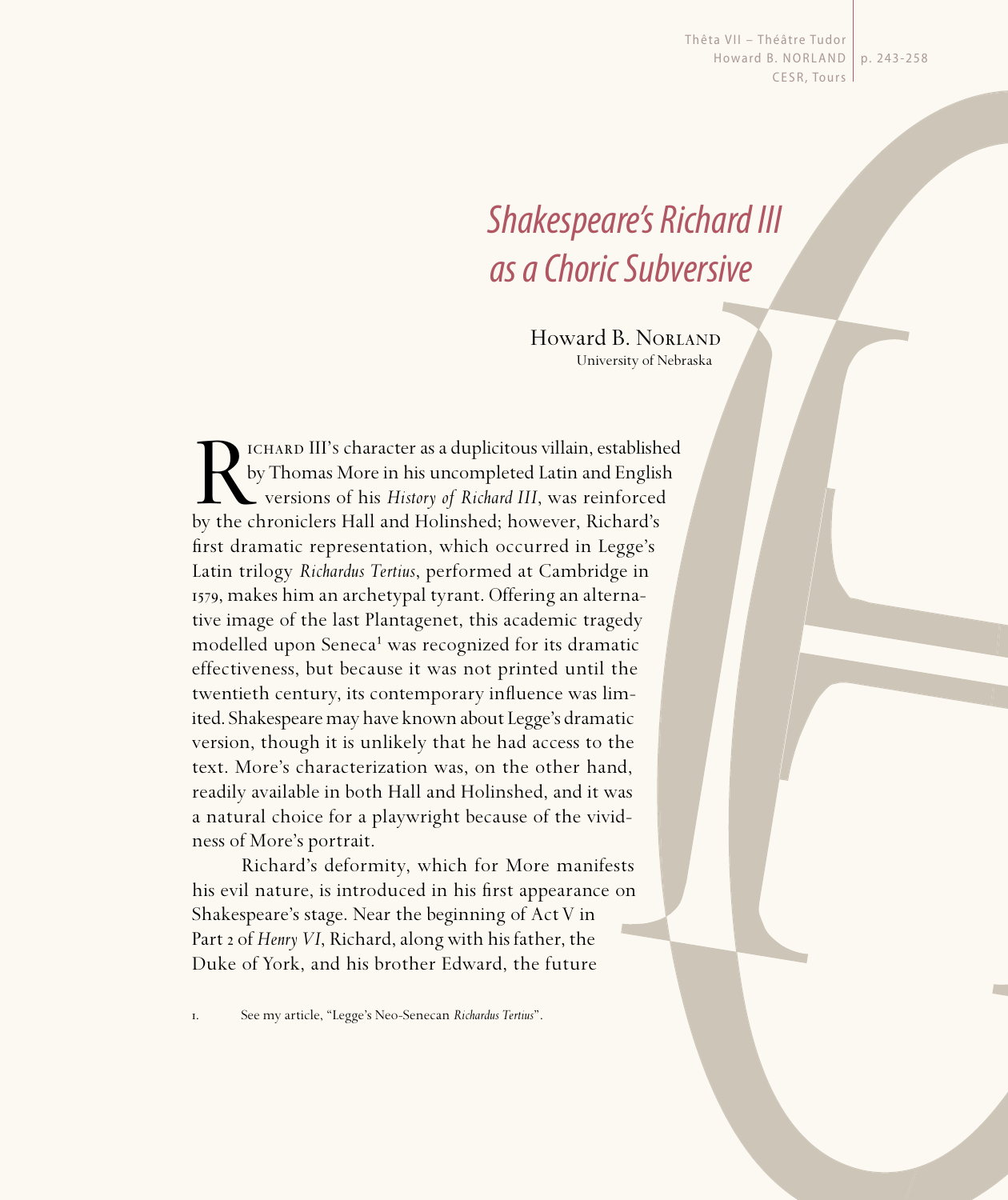king, confront the Lancastrian forces led by Queen Margaret and Clifford. In response to the queen's threatened arrest of York, Richard indicates he will use force to defend his father, to which Clifford replies, "Hence, heap of wrath, foul indigested lump,/As crooked in thy manners as thy shape!" (V.i.157-58). Richard does not answer this taunt, but before the act ends he proves his valour in battle. The youthful Richard kills the Duke of Somerset in the Yorkist victory at St. Albans just as Part 2 ends. Shakespeare begins Part 3 with Richard presenting the Duke of Somerset's head as he requests recognition of his heroic action. It is significant that, although Shakespeare calls attention to Richard's deformity, his achievement on the battle field is also emphasized. As a matter of fact, Richard is singled out by York as having "best deserv'd of all my sons" (I.i.17). Richard's reputation as a fierce warrior, which More and the chroniclers include in spite of their negative depictions, is thus linked with his deformity at the beginning of Shakespeare's creation of Richard's role.

Richard's devotion to his father is highlighted by his attempts to rescue him in the next battle; when York and his youngest son, Rutland, are captured and humiliated by Queen Margaret and Clifford, it is Richard who vows revenge, and it is Margaret who denies Richard's patrimony and by implication his noble birth, as she identifies his deformity with his destiny:

> ... thou art neither like thy sire nor dam, But like a foul misshapen stigmatic, Mark'd by the destinies to be avoided, As venom toads, or lizards' dreadful stings. (3 Henry VI, II.ii.135-38)

This is the first of several occasions on which Margaret and Richard trade insults, and it implies that a higher power determines the actions of the participants in the drama. Margaret's role as a prophet and choric interpreter is thus linked with Richard from their first encounter, where he is represented as an outsider rejected by the nobility. Although his honour is reaffirmed a short time later by his appointment as the Duke of Gloucester, he says he would prefer the title of Duke of Clarence because of the ominous associations with Gloucester.² Again the element of destiny is made apparent.

. Holinshed represents a common view on the title's associations: "Some thinke that the name and title of Gloucester, hathe bene unluckye to diverse, which for their honoures have bene erected by creation of princes, to that stile and dignitie, as Hughe Spenser, Thomas of Woodstocke, son to Kyng Edwarde the thirde, and this Duke Humphrey: whiche iij persons by miserable deathe finished their dayes, and after them king Richarde the thirde also, Duke of Gloucester, in civill war was slaine and brought to death" (p.  $1257$ ).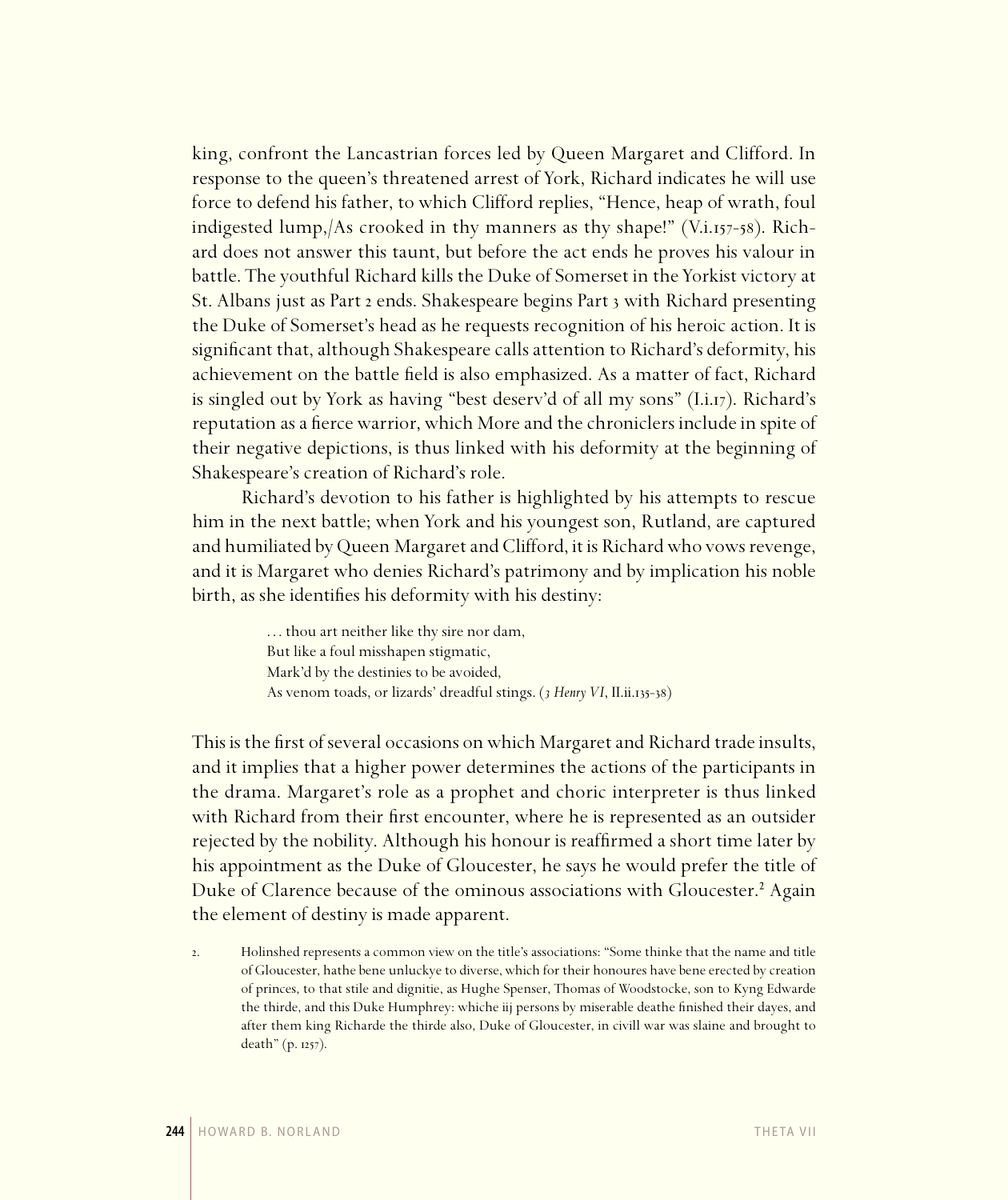It is at this point that Richard reveals his true nature and his plans to gain the throne. Following immediately upon the newly crowned Edward's proposal to Elizabeth Woodville to become his queen, Richard in a lengthy soliloquy examines his situation. Recognizing that Edward's marriage may increase the number of heirs that would stand between himself and the crown, Richard briefly considers love as a consolation. However, he quickly rejects this alternative as impossible because of his physical deformity, which he angrily blames on Nature: "love forswore me in my mother's womb" (*3 Henry VI*, III.ii.153). The details of his deformity make him a pitiable victim of destiny:

> To shrink mine arm up like a withered shrub; To make an envious mountain on my back, Where sits deformity to mock my body; To shape my legs of an unequal size, To disproportion me in every part, Like to a chaos, or an unlick'd bear-whelp That carries no impression like the dam. (3 Henry VI, III.ii.156-62)

His withered arm, hunchback, and unequal legs suggest a grotesque appearance that sets him apart from society and shows, as Queen Margaret had earlier charged, that he bears no resemblance to his mother. Shakespeare significantly expands on More's depiction of Richard's deformity. In comparing Richard to his brothers, King Edward and George Duke of Clarence, More notes that "in witte and courage" Richard was equal to his brothers, but in "bodye and prowesse farre under them bothe, little of stature, ill fetured of limmes, croke backed, his left shoulder much higher then his right, hard favoured of visage, and suche as is in states called warlye, in other menne otherwise"  $(p, 7)$ . Polydore Vergil's and other contemporary accounts mention some of the same physical details, but the withered arm and the legs of unequal size appear to be a later elaboration. More also relates Richard's physical deformity to his evil nature: "He was malicious, wrathfull, envious, and from afore his birth, ever frowarde"; the fact that he was a breach birth (his mother "coulde not bee delivered of hym uncutte;. . . hee came into the worlde with the feete forwarde") and also born, according to rumour, "not untothed" (More,  $p. 7$ ) pointed in the contemporary view to demonic associations.

After considering his options, given the limitations imposed by his physical deformity, Shakespeare's Richard determines his course of action: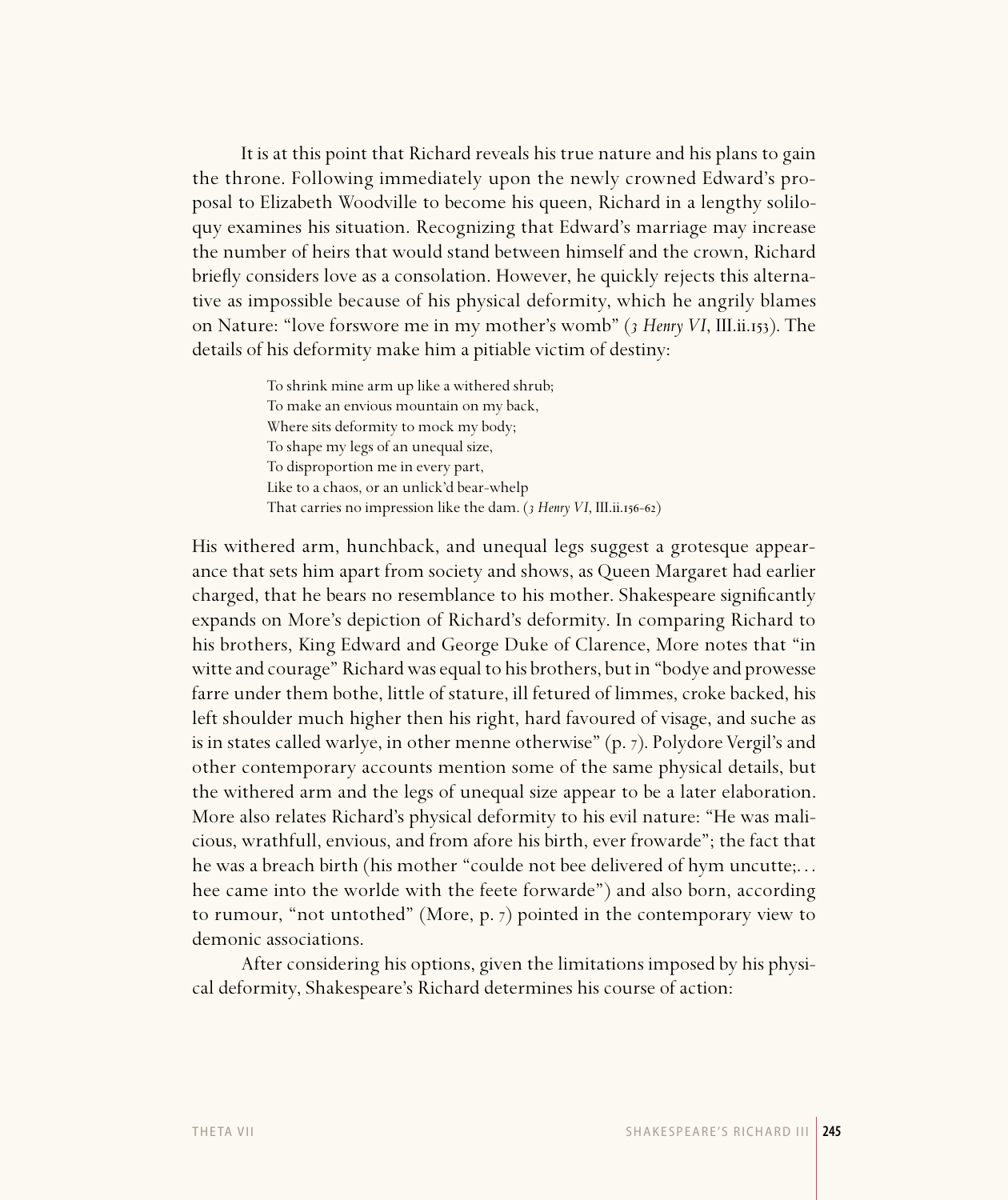Then since this earth affords no joy to me But to command, to check, to o'erbear such As are of better person than myself, I'll make my heaven to dream upon the crown, And, whiles I live, t'account this world but hell, Until my misshap'd trunk that bears this head Be round impalèd with a glorious crown. (3 Henry VI, III.ii.165-71)

His goal to attain the crown is clear, but the means to achieve it offers a special challenge. It is at this point that Shakespeare represents the real nature of Richard's role as the subversive. Using classical archetypes to highlight his position, Richard declares that he will attain his end by adopting a deceptive role, by appearing to be a wise counsellor like Nestor, while in fact he is emulating the sly deceiver Ulysses. He takes for his basic model Machiavelli, who had by the late sixteenth century become the epitome of the deceiver, an embodiment of the archetypal seducer, Satan. The tradition of the subversive force in drama had been firmly established in the figure of the Vice in the morality play, earlier in the sixteenth century, and by the early 1590s, he had been manifested in a variety of forms, particularly by Marlowe. Mephistopheles in *Doctor Faustus* complicates the role of the Vice through irony, while Barabas in the *Jew of Malta* is a victim of social injustice who develops the qualities of the Vice into a way of life. Barabas may be an obvious precedent for Shakespeare's Richard III, as John Jowett claims (p. 28), but the recasting of the historical king into a Machiavellian villain required careful manipulation of source materials, as well as the embellishment of certain factors associated with his history.

Shakespeare represents the consolidation of the Yorkist victory over the Lancastrians at the end of *3 Henry VI* by staging the killings of Henry and his son; Richard joins his brothers in stabbing the unarmed Prince Edward, but Richard alone kills the passive deposed king. Again Shakespeare introduces Richard's deformity, as Henry VI prophesies Richard's violent future, which he links to evil omens at Richard's birth:

> The owl shriek'd at thy birth, an evil sign; The night-crow cried, aboding luckless time Dogs howl'd, and hideous tempest shook down trees; . . . Teeth hadst thou in thy head when thou wast born,

To signify thou cam'st to bite the world. (*3 Henry VI*, V.vi.44-54)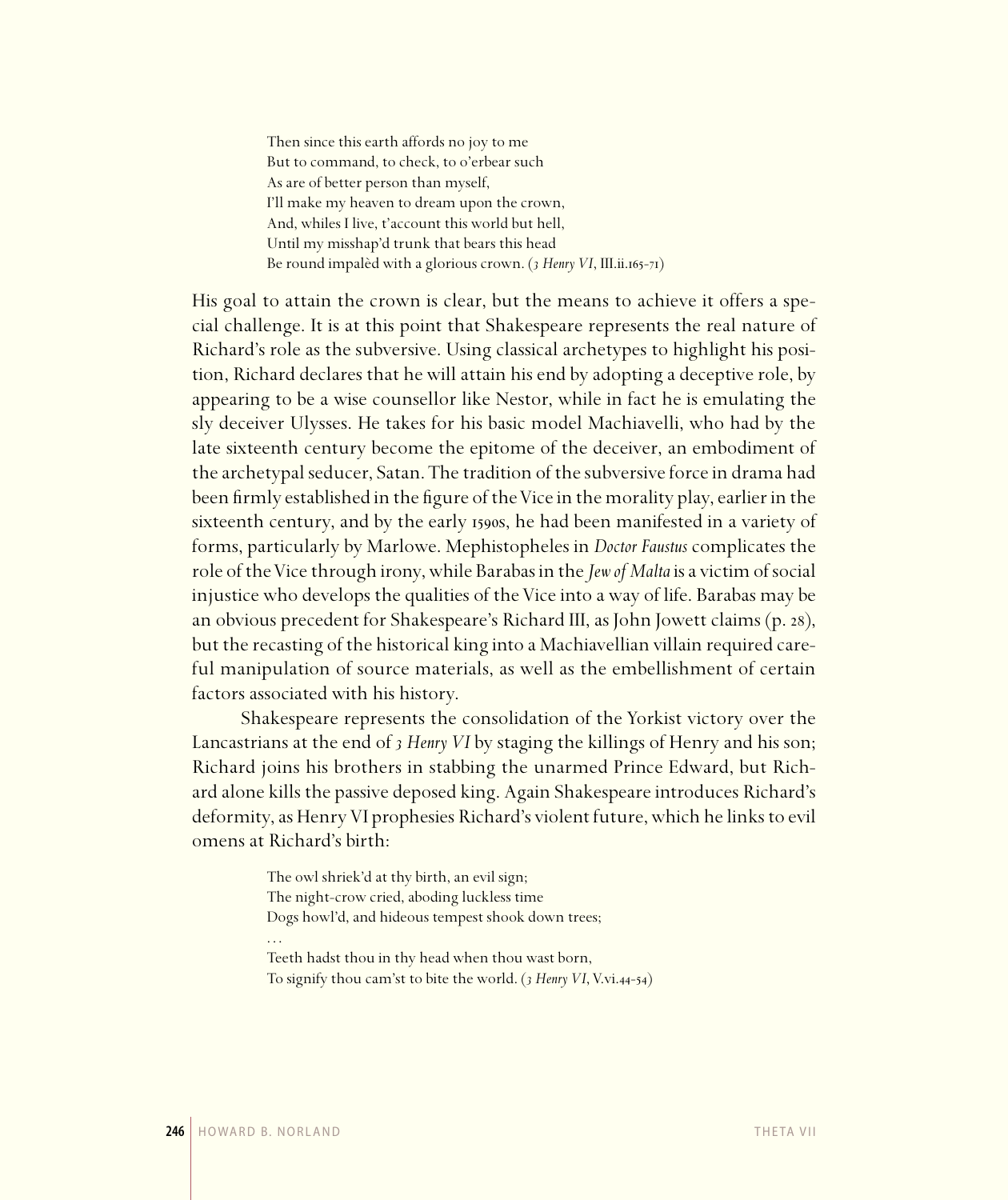Richard silences him by stabbing him and then responds to the rumour that he was born with teeth, which he claims "signified/That I should snarl, and bite, and play the dog./Then since the heavens have shap'd my body so,/Let hell make crook'd my mind to answer it" (V.vi.76-79). He concludes his soliloquy by denouncing his bond of brotherhood and threatening his brothers' lives. Linking physical deformity to his destiny, he justifies his evil designs, which he now will pursue. The role Richard projects for himself is symbolized in the final scene of 3 Henry VI by Richard's kissing King Edward's infant son, the new heir to the throne—a kiss which he compares to Judas's in the betrayal of Christ  $(V.\n$ vii.33-34).

In the latter half of his last Henry VI play, Shakespeare thus prepared his audience for Richard's role in the sequel he had probably already begun. Richard's character was now fully developed, and as he launches the continuation of the historical action, he reiterates the connection between his deformity and his destiny. Francis Bacon in his *Essays* succinctly describes the relationship between deformity and character that underlies Shakespeare's creation of Richard III:

> Deformed persons are commonly even with nature; for as nature hath done ill by them, so do they by nature; being for the most part (as the Scripture saith), "void of natural affection"; and so they have their revenge of nature. . . it is good to consider of deformity, not as a sign, which is more deceivable; but as a cause, which seldom faileth of the effect. . . all deformed persons are extreme bold. First, as in their own defence, as being exposed to scorn; but in process of time by a general habit. Also it stirreth in them industry, and especially of this kind, to watch and observe the weakness of others, that they may have somewhat to repay. (pp. 99-100)

The perception that deformity is not so much a sign of character as the cause of particular behaviour implies that deformity determines one's actions. Extreme boldness results from being subjected to scorn, but also the industry stirred may be manifested in ambition, and the weakness observed in others may be readily exploited to redress a perceived injustice. Bacon's reflections on the nature of deformity may shed light on Shakespeare's Richard III, but his dramatic portrayal is somewhat more complex.

Richard emerges as a major player in *3 Henry VI*, and in the tragedy that follows he dominates the action from the beginning to the end. He also serves as a choric commentator, interpreting and emphasizing aspects of the action as the play proceeds. His choric introduction to the English world after the Yorkists have gained control contrasts an idyllic peace with the violence of war. However,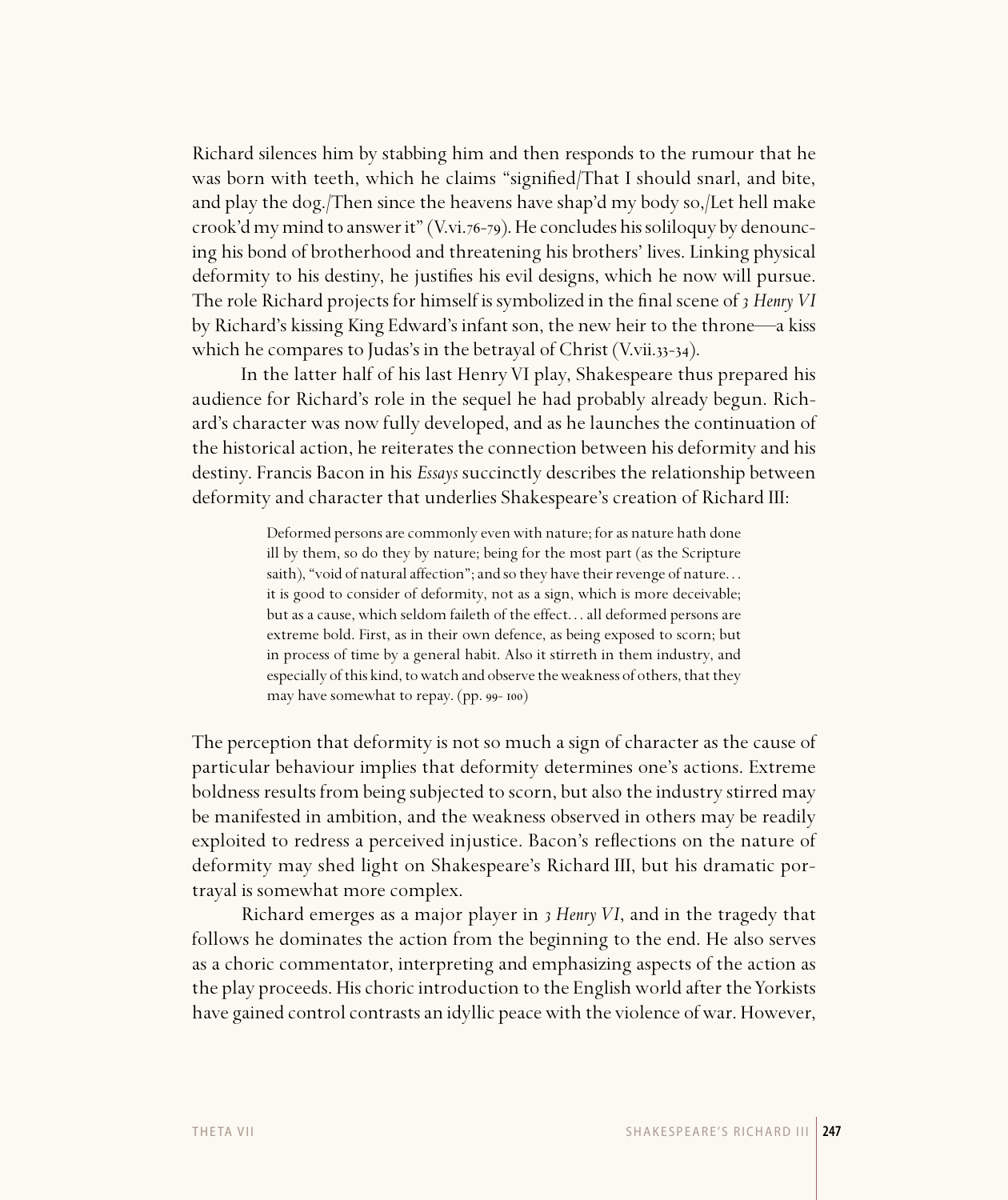it is a world from which he sees himself excluded by his deformity. His self-pitying mode is quickly succeeded by anger, as he justifies his intended villainy:

> Cheated of feature by dissembling nature, Deform'd, unfinish'd, sent before my time Into this breathing world, scarce half made up, And that so lamely and unfashionable That dogs bark at me as I halt by them— . . . And therefore, since I cannot prove a lover To entertain these fair well-spoken days,

I am determined to prove a villain

And hate the idle pleasures of these days.  $(I.i.T9-3I)$ 

His perception is completely self-oriented, and, as he goes on to explain, he means to reconstruct the world to suit his desires. It is at this point that Richard adopts the role of formulator of the action of the drama; his manipulation of others' lives affords him particular delight. The figure upon which Shakespeare models Richard appears to be the Vice from the early sixteenth-century morality play. However, unlike the Vice, Richard is motivated, not by mischief or even evil in itself, but rather by selfish political and personal ambition. The glee he displays when his plotting appears successful evokes self-congratulation, as it demonstrates the self-conscious nature of Shakespeare's character. The fact that Richard's initial success leads him to over-estimate his power and to succumb to the lure of hubris distinguishes Shakespeare's tragic hero from the morality play Vice.

Richard's first manifestation of his skill as a manipulator of the action occurs immediately after his initial soliloquy in his plot to kill George, Duke of Clarence. Given that Richard had been shown in *3 Henry VI* particularly devoted to his father and his brothers, now he seems especially treacherous, as he puts his personal ambition before family loyalty. What Shakespeare does not allude to at this point is Clarence's historical treachery in conspiring with the Earl of Warwick to gain the crown. Instead, Shakespeare turns the occasion into a comic moment, in which Clarence becomes the naive butt of Richard's trickery. Richard's dismissal of his brother, as the latter is ushered off stage by his guards, illustrates the underlying ironic tone of the scene and Richard's essential attitude: "Simple plain Clarence, I do love thee so/That I will shortly send thy soul to heaven/If heaven will take the present at our hands"  $(I.i.n8-20)$ . However, it is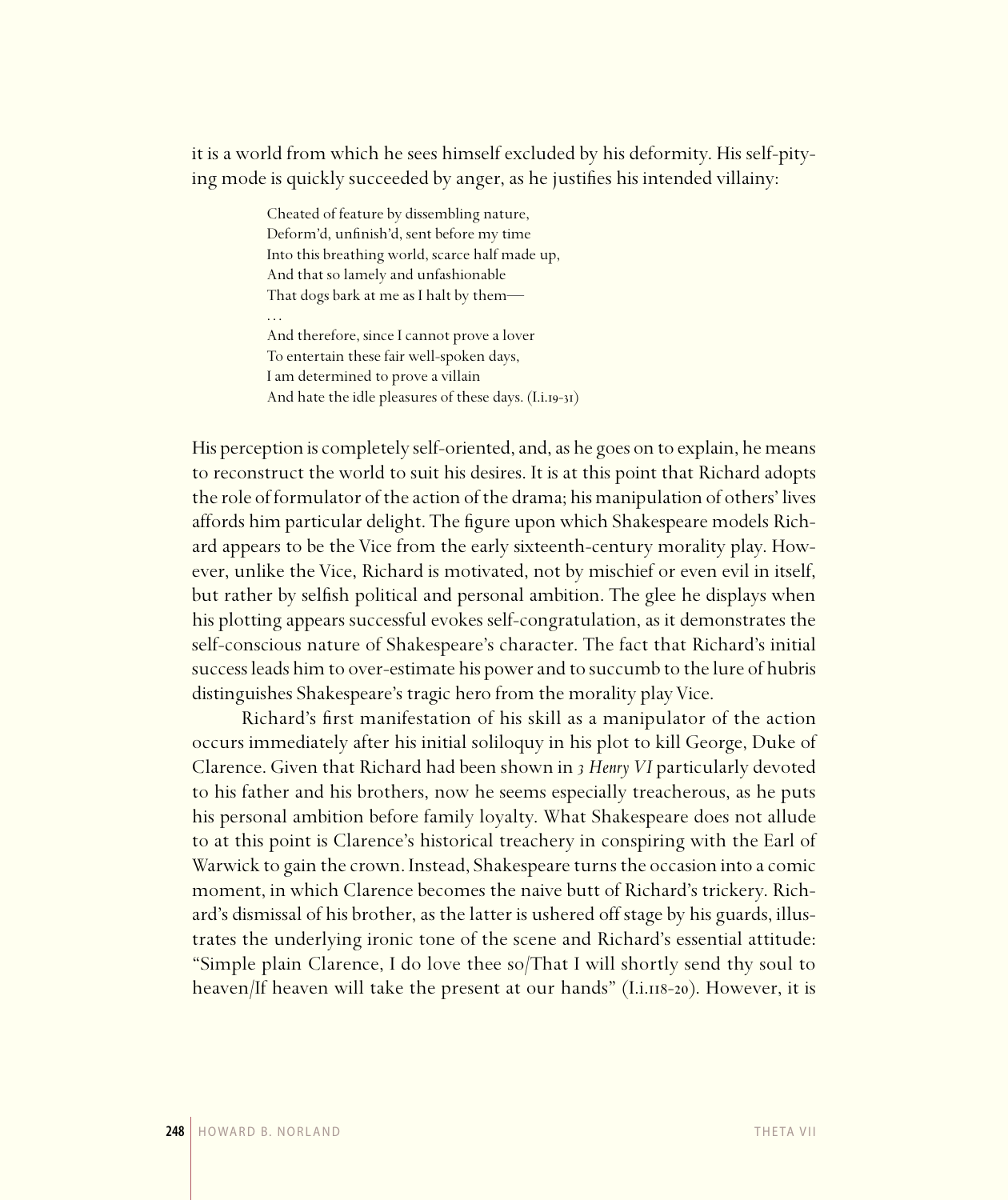Richard's second action after his opening soliloquy, the seduction of Anne, that most fully reveals his character and the art of his role-playing.

We must remember at the beginning of our examination of this scene that the historical Richard would have known Anne, the second of the Earl of Warwick's daughters, very well. He had stayed at the Warwick family home on several occasions, and his brother Clarence was married to Anne's sister.<sup>3</sup> Warwick's betrothal of Anne to Prince Edward, Henry VI's son and heir, was apparently part of "the Kingmaker" Warwick's plan to gain royal power. No contemporary historical evidence indicates Anne's personal feelings about her arranged marriage with the prince or her attitude toward her father-in-law, whose corpse she is following when she is introduced. Shakespeare has, in fact, created this scene for the major purpose of illustrating the character of Richard. It has been argued that the scene may have been inspired by Legge's *Richardus Tertius,* where Richardus behaves in a similar manner when his wooing of his niece is rejected (Churchill, pp.  $287-89$ ; Bullough, pp.  $236-38$ ). The offer of suicide by the rejected suitor is, of course, not uncommon in love stories, but Shakespeare's adoption of the motif here may indicate that Legge's portrayal was well known in theatrical circles, even if a text of the Latin play was not available to Shakespeare. However Shakespeare may have known about this portrayal of Richard III, the dramatic intuition of the playwright led him to adapt the scene with greater intensity and flamboyance than his Latin precedent offered.

This is the first of many scenes in this play in which Richard is identified with hell and the devil; when he first appears to Anne she identifies him as a "fiend" (I.ii.34) and first addresses him as "thou dreadful minister of hell"  $(46)$ , then as a "foul devil" who has "made the happy earth thy hell"  $(50-5I)$ . This association of Richard with evil and her accusation that he has murdered both her husband and her father make Richard not just her personal enemy, who has robbed her of happiness, but the very source of the evil that has transformed her world. She is also the first of several characters to link Richard with wolves, spiders, toads, and creeping venomed things  $(19-20)$ , but the fact that she puts these repulsive creatures in a curse on Richard that comes to incorporate a

<sup>.</sup> Oestreich-Hart comments: "We know that Richard and Anne probably played together as children and that they may have loved each other for years. We know that he actually courted her for two years, remained married to her for over a decade, and fathered her son Edward, over whose death as a child both he and Anne grieved"  $(p. 243)$ .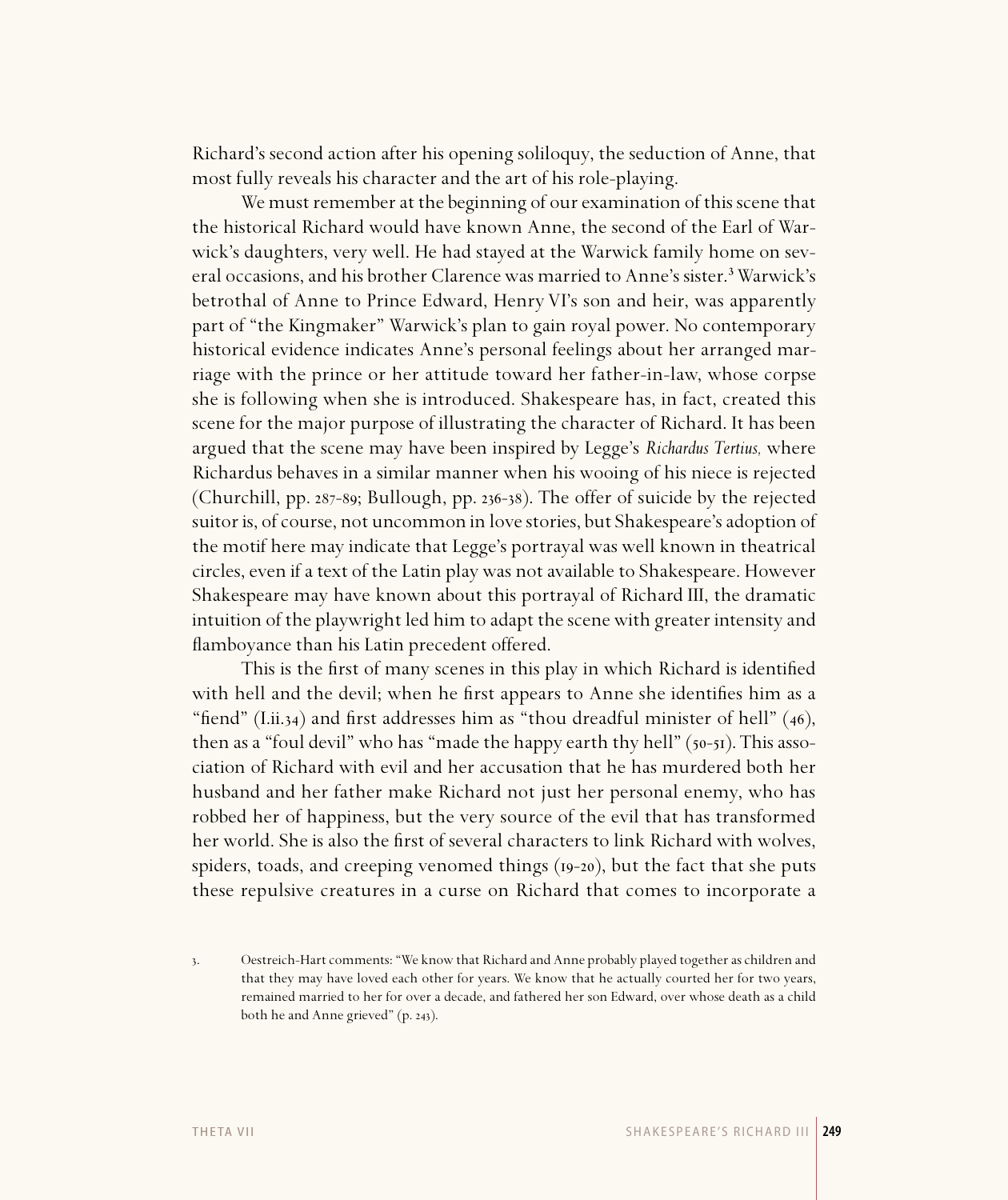future wife turns the power of the curse back upon herself. Thus, through irony, Shakespeare undercuts Richard's victims while enhancing his power. Although Richard is called a hedgehog by Anne, he himself never alludes to his physical deformities when he is with her, and when she contemptuously spits at him in response to his proposal of marriage, he turns her insult into compliment. She declares, "Never hung poison on a fouler toad"  $(146)$ , and, ordering him away, she accuses him of infecting her eyes as if casting a spell on her. Of course, the most audacious action on Richard's part is to bare his breast and offer her the sword with which to kill him, as he admits to having killed both her husband and her father. Richard claims that it was Anne's beauty that provoked him, which suggests that she must share his guilt, insofar as she accepts his praise of her body. She allows Richard to place his ring on her finger, thus demonstrating her capitulation, and she also abandons her mission to accompany the corpse of her father-in-law and former king.

On the surface, Richard has accomplished the impossible, and he serves again as the chorus to herald his skill and celebrate his amazing feat:

> Was ever woman in this humor woo'd? Was ever woman in this humor won? I'll have her, but I will not keep her long. What? I, that kill'd her husband and his father, To take her in her heart's extremest hate, With curses in her mouth, tears in her eyes, The bleeding witness of my hatred by, Having God, her conscience, and these bars against me, And I no friends to back my suit [at all] But the plain devil and dissembling looks?  $(I.ii.227-37)$

In summarizing his achievement, he points to all of the factors that make his seduction seem unbelievable—a demonstration of the power of his words and his oratorical skill. He has just proven that, in spite of Nature's marking him with deformity, he can amble with a lady, perhaps not in her chamber, to the pleasing notes of a lute, but in a solemn funeral procession. Richard then elaborates on his physical unfitness for the role of seducer he has just played by comparing himself to the young prince Edward, whom he has supplanted. His self-satisfaction has fed his vanity, as it has removed his justification for his villainy—it appears that he can be a villain and a lover at the same time—but most important it contributes to his hubris, which leads him to believe that if he can deviously cause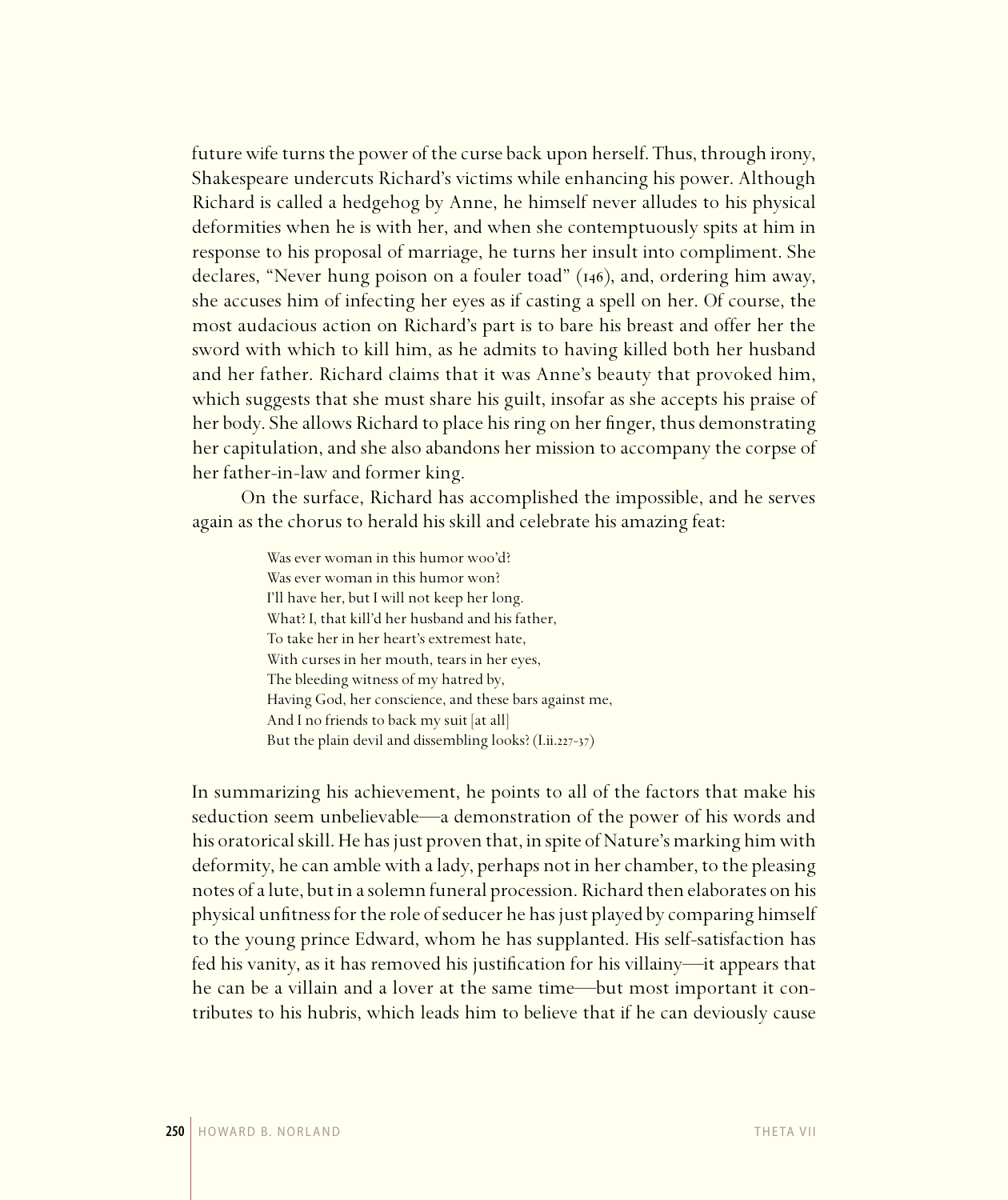his brother's death, and can woo and win a widow in mourning, he is capable of reshaping the world to his own satisfaction.

Richard seems to be remarkably successful at the beginning of his endeavours, but Shakespeare quickly introduces both old adversaries and new contenders to complicate Richard's struggle for the crown. The death of his brother Edward IV creates a crisis for the monarchy but also an opportunity for Richard to forward his plan of kingship. His new opponents, the queen's family, intend to use the child heir to the throne to gain power in the kingdom, and the young Prince Edward becomes a pawn in the struggle. Richard ultimately outflanks the queen's brother, Earl Rivers, and her sons, Lord Grey and the Marquess of Dorset, by seizing control of the prince on his way to London after the death of his father. Richard's manoeuvres are attested by contemporary accounts and by the chroniclers, but Shakespeare adapts a scene that was added by Thomas More to make Richard's role in the transfer of power more suspect. In his representation, Shakespeare, using the dying king to provide the context, brings together the queen's faction and their opponents, Richard and Lord Hastings. Richard reiterates his role as an outsider when he blames his lack of success upon his inability to be devious and dishonest:

> Because I cannot flatter and look fair, Smile in men's faces, smooth, deceive, and cog, Duck with French nods and apish courtesy, I must be held a rancorous enemy. Cannot a plain man live and think no harm, But thus his simple truth must be abus'd With silken, sly, insinuating Jacks?  $(I.iii.47-53)$

Feigning indignation that the corrupt world will not tolerate a simple, plainspoken man, Richard charges his enemies with the very qualities that he most obviously exhibits and frequently brags of possessing. He makes no allusion at this point to his own physical deformity; rather, from a position of royal superiority, he scorns the queen's family as ambitious "wrens": "Since every Jack became a gentleman,/There's many a gentle person made a Jack" (I.iii.- ). Jack, of course, is synonymous with knave, a term which connotes both a member of the vulgar lower class and an evil dishonest fellow.

The tone changes altogether when Richard's old adversary, Queen Margaret, makes her appearance. Historically, Margaret had returned to France after the Lancastrian defeat and therefore was not present at the Yorkist court; in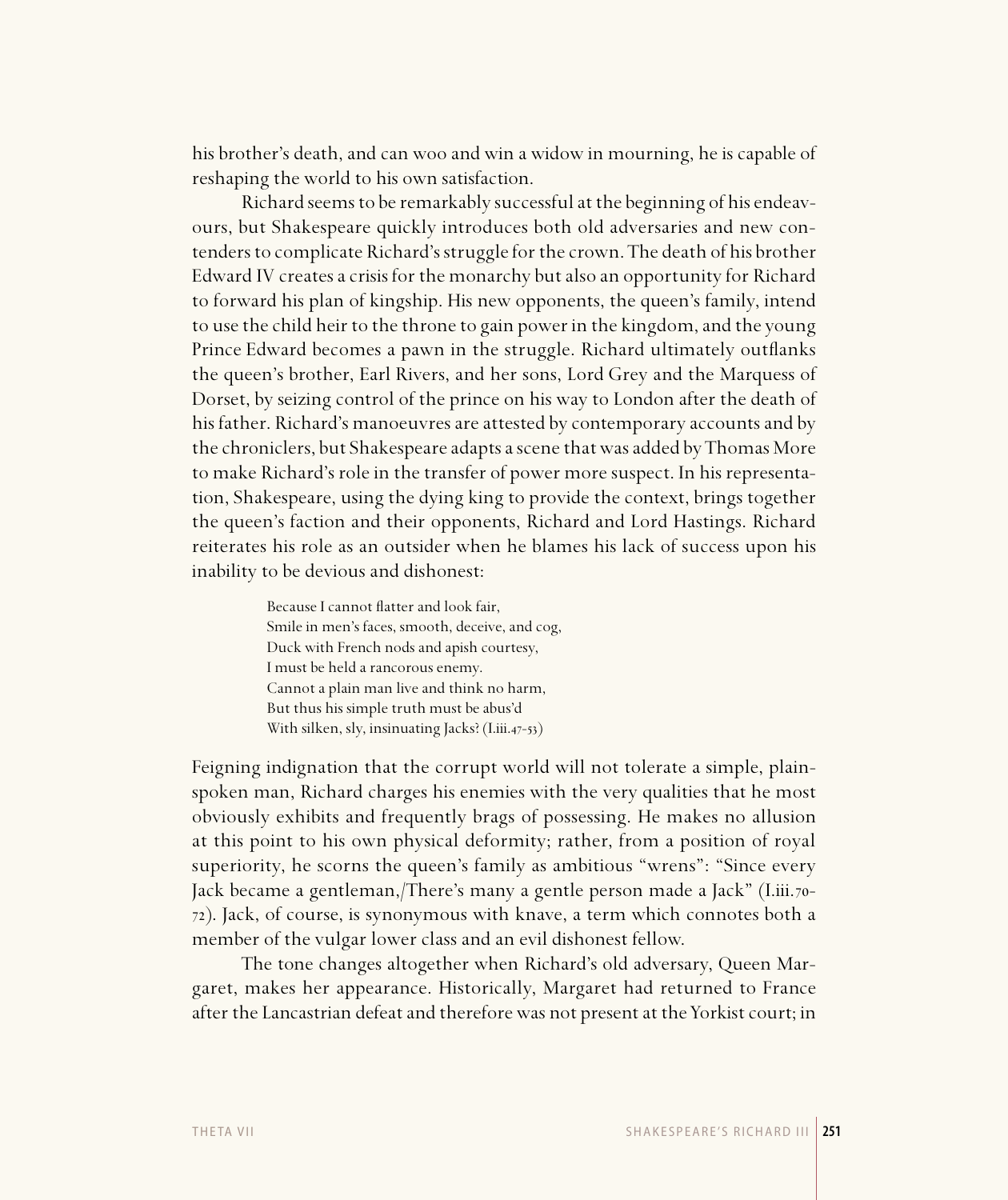fact, she preceded Edward IV in death.<sup>4</sup> However, Shakespeare, who had made Queen Margaret the leader of the Lancastrians in the *Henry VI* trilogy, retains her in the sequel as Richard's mighty opposite and a counterpoint to his role as choric subversive. She takes on other dimensions as the tragedy moves to its conclusion, but at this stage of the action she emerges as Richard's major challenger. Queen Margaret focuses first upon Richard as the murderer of her husband and her son; identifying Richard as a "devil" (Liii. $_{117}$ ) and a "cacodemon" ( $_{143}$ ), she reminds her courtly audience of the personal losses she has suffered—losses which, as Richard reminds her, fulfilled his father the Duke of York's curse on her for mocking him with a paper crown after his capture and for murdering Rutland, Richard's youngest brother. Shakespeare thus connects the events of the preceding play to the enfolding action by recalling Queen Margaret's previous villainy. The cycle of revenge begun in her court continues in the world of her successors, the Yorkists, but, as she points out, the pattern is made particularly striking by the repetition of names such as Richard (in three generations) and Edward (her murdered son, the dying king, and the heir-apparent). Margaret's revenge extends to Richard's new rivals (Queen Elizabeth and her faction), as well as Richard's allies, particularly Hastings and Buckingham, but she reserves her most deadly curse for Richard.

After dooming Richard to suffer from sleeplessness and pangs of conscience, Margaret focuses upon Richard's deformity as symbolizing his evil:

> Thou elvish-mark'd, abortive, rooting hog! Thou that wast seal'd in thy nativity The slave of nature and the son of hell! Thou slander of thy heavy mother's womb! Thou loathed issue of thy father's loins! Thou rag of honor! thou detested— $(I.iii.227-32)$

Richard cries, "Margaret", before she can conclude the curse, comically turning Margaret's curse back upon herself. Momentarily silenced, Margaret is a comic butt very briefly; she returns immediately to her cursing vein and to Richard, "this poisonous bunch-back'd toad"  $(245)$ , whose supporters, Hastings and Buckingham, are next doomed by Margaret. Richard ends the scene by ordering Clarence's execution, but before commanding the murderers, Richard

<sup>4.</sup> Queen Margaret left England in 1476, after spending five years in captivity. She died on 25 August 1482. Edward IV died on 9 April 1483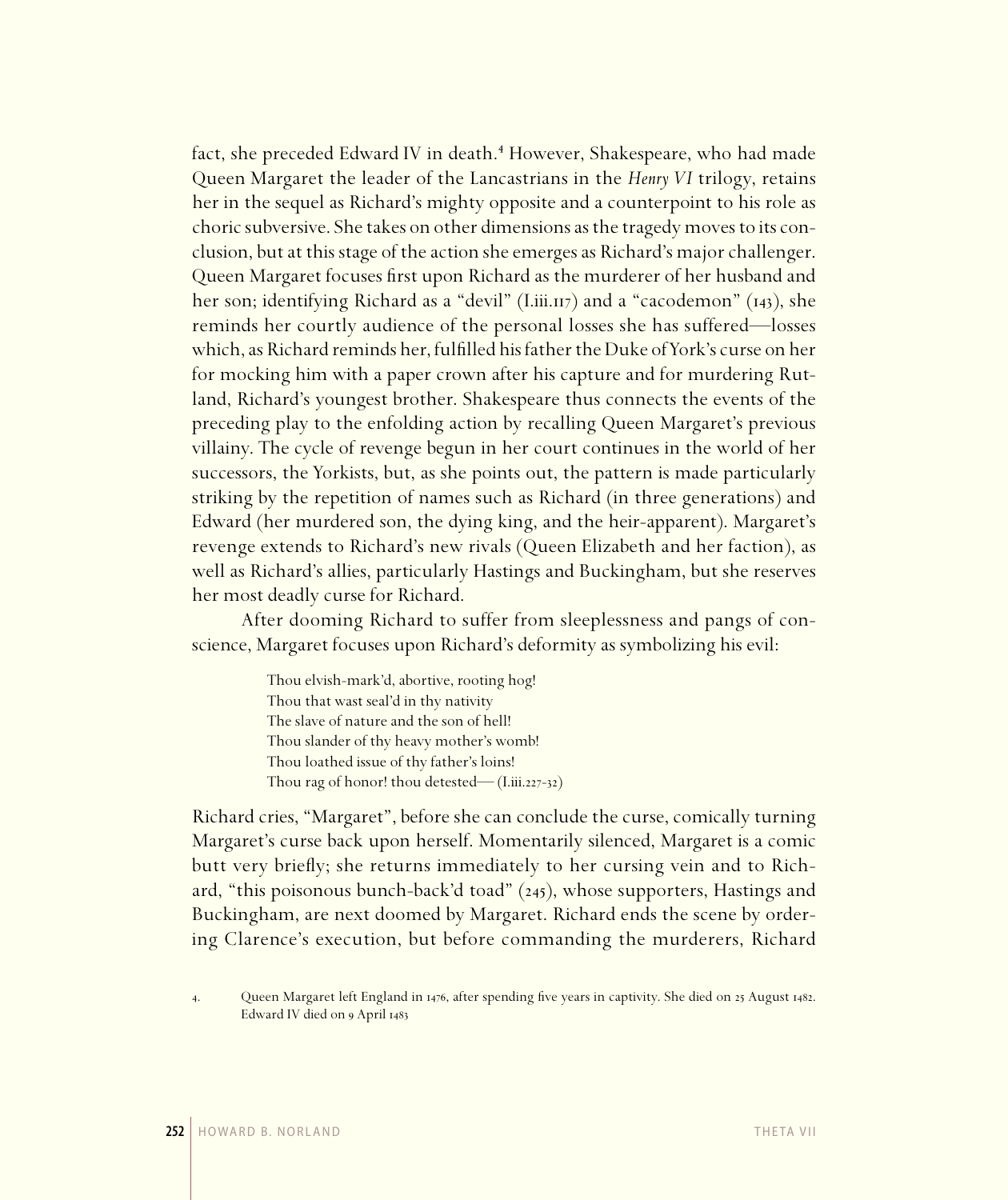manically delights in his own duplicity. Again recalling the choric Vice, Richard describes how he can "clothe my naked villainy/With odd old ends stol'n forth of holy writ,/And seem a saint, when most I play the devil"  $(335-37)$ . The first three scenes of Shakespeare's *Tragedy of Richard III* clearly set out Richard's essential character, as well as the roles he will adopt to achieve his goal.

What is not revealed is the degree of success Richard achieves with his *modus operandi* or the discrepancy between his perception of events and their reality as Shakespeare represents them. An ironic effect is conveyed by Richard as choric subversive and by his adversarial counterpart, Queen Margaret. Once Richard puts his plot in motion, we discover that matters do not proceed as simply as he had planned. The imprisoned Clarence suffers a bout of conscience before he sleeps such as Margaret had wished upon Richard, establishing a pattern for the Yorkists as they meet their fates. The murderers engage in macabre comic wordplay before awaking their victim, who is naively unaware of Richard's duplicitous part in ordering his death. Anticipating the later murder of the young princes, these murderers are contrasted in their reactions to their guilt: one is struck by pity, while the other is preoccupied by the promised reward. Richard accomplishes his plot to remove Clarence from the line of succession, but his control of the plotters appears tenuous.

Shakespeare devotes most of Acts II and III to Richard's progress toward the throne. His plotting appears successful, as he uses Clarence's death to spoil the reconciliation between the Queen's family and the Yorkists that Edward had hoped to achieve in order to ensure the succession of his son. Again building on More, Shakespeare adapts a fictional event to demonstrate Richard's duplicity. Richard's choric soliloquies are somewhat reduced, and in their place Shakespeare creates choric scenes that develop emotional dimensions of the action and provide reactions to Richard's actions. The first of these scenes is the second scene of Act II, where the Duchess of York, Queen Elizabeth, and the children of Clarence are brought together to mourn the deaths of Edward and Clarence from the perspectives of mother, wife, and offspring. Their shared grief is highlighted by the melancholy repetition of the mourners:

> *Queen Elizabeth.* What stay had I but Edward? and he's gone. *Children.* What stay had we but Clarence? and he's gone. *Duchess.* What stays had I but they? and they are gone. *Queen Elizabeth.* Was never widow had so dear a loss. *Children.* Were never orphans had so dear a loss. *Duchess.* Was never mother had so dear a loss. (II.ii.74-79)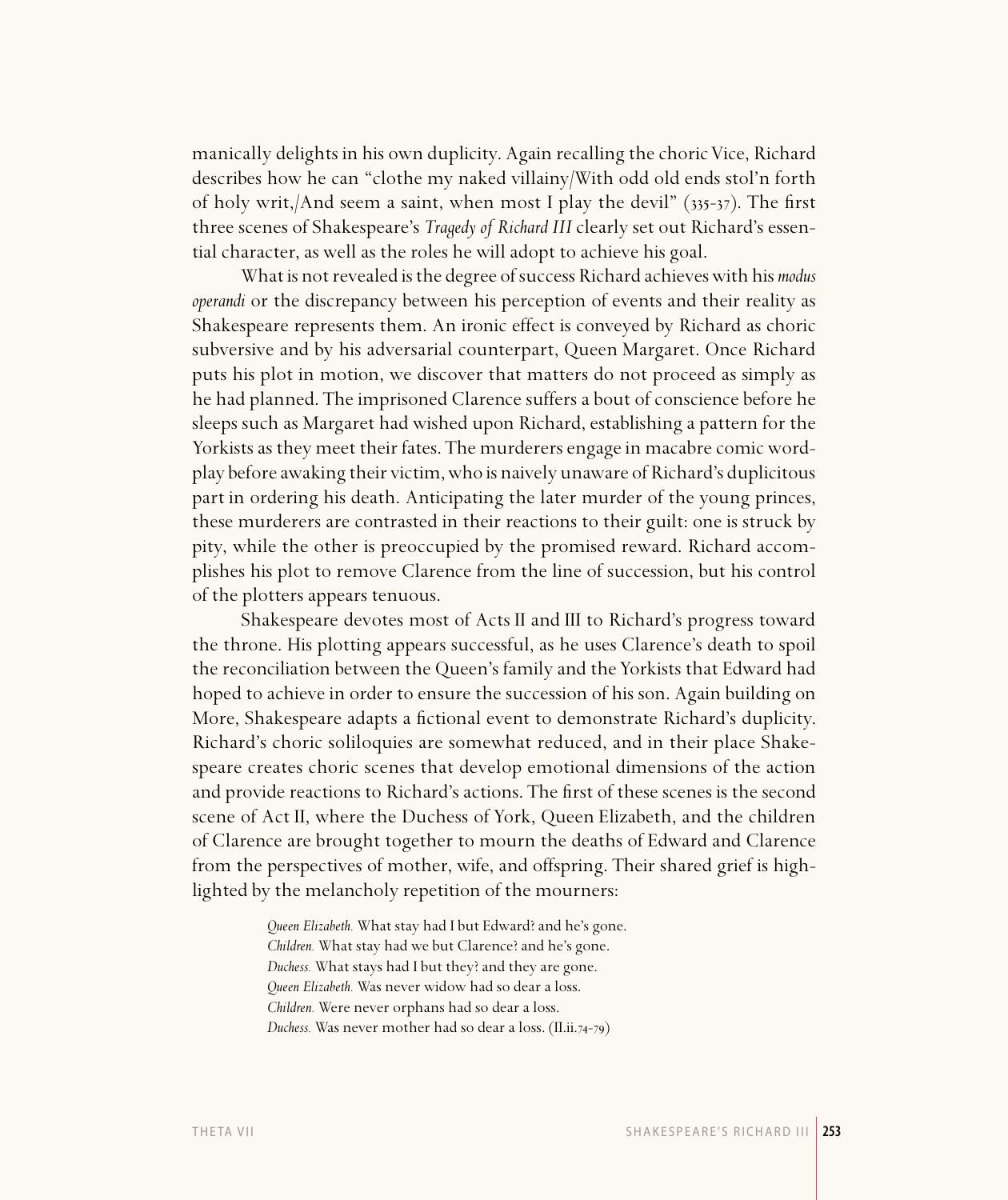Richard's insensitivity to the mourners' sorrow is demonstrated by his breezy interruption of the reverential mood, after which he abruptly turns his mother's requested blessing into a joke. The following scene represents three citizens registering their concerns at having a child-king and expressing their fears for the future conflict between Richard and the Queen's faction. This choric scene is designed to extend the canvas to the effects of the impending action on society.

Richard sets the tone at the beginning of Act III for a series of variations on the relationship between appearance and reality. Warning his nephew Edward, the heir to the throne, that the world is a deceitful place, and that men's "outward show.../Seldom or never jumpeth with the heart" (III.i.10-11), Richard seeks to destroy the prince's trust in his maternal uncles, but moments later, in a sinister allusion to the prince's early death, Richard identifies himself with "the formal Vice, Iniquity", in moralizing two meanings in one word (III.i.82-83), thereby demonstrating that in reality it is he himself, the prince's paternal uncle, whom the prince should be most wary of. The discrepancy between appearance and reality is played out in a more striking key with Richard's allies, Hastings and Buckingham. Shakespeare emphasizes the theme especially through Hastings, who claims to know Richard's mind, which he declares is reflected in his face; Buckingham more cautiously admits to knowing only Richard's appearance, while his true nature remains hidden. The climactic conclusion to this sequence is again drawn by Shakespeare from More's imaginative account of a confrontation between Richard and his followers, during which Edward IV's widowed queen and his former lover, Mistress Shore, are accused of witchcraft (2: 48). Proving their guilt by showing his withered arm, Richard represents his deformity as having been created by malevolent forces directed by his adversaries. The audacity of Richard's preposterous accusation is topped only by his charge of treason against Hastings, who is implicated by his association with Mistress Shore. It appears that, for Richard, reality is what he seeks to make it.

The next stage of Richard's progress toward the throne involves his more complicated manipulation of reality to create an appearance that is designed to destabilize the kingdom and cast him in the role of saviour of the realm. Richard's attempts to control the action become increasingly bolder as his subversive plot is revealed. His undercutting of the legitimacy of Edward IV's heirs on the grounds of the king's dubious formal and informal relationships with various women is compounded by Richard's suggestion that Edward himself is illegitimate because of his mother's adultery. The doubts cast on the previously accepted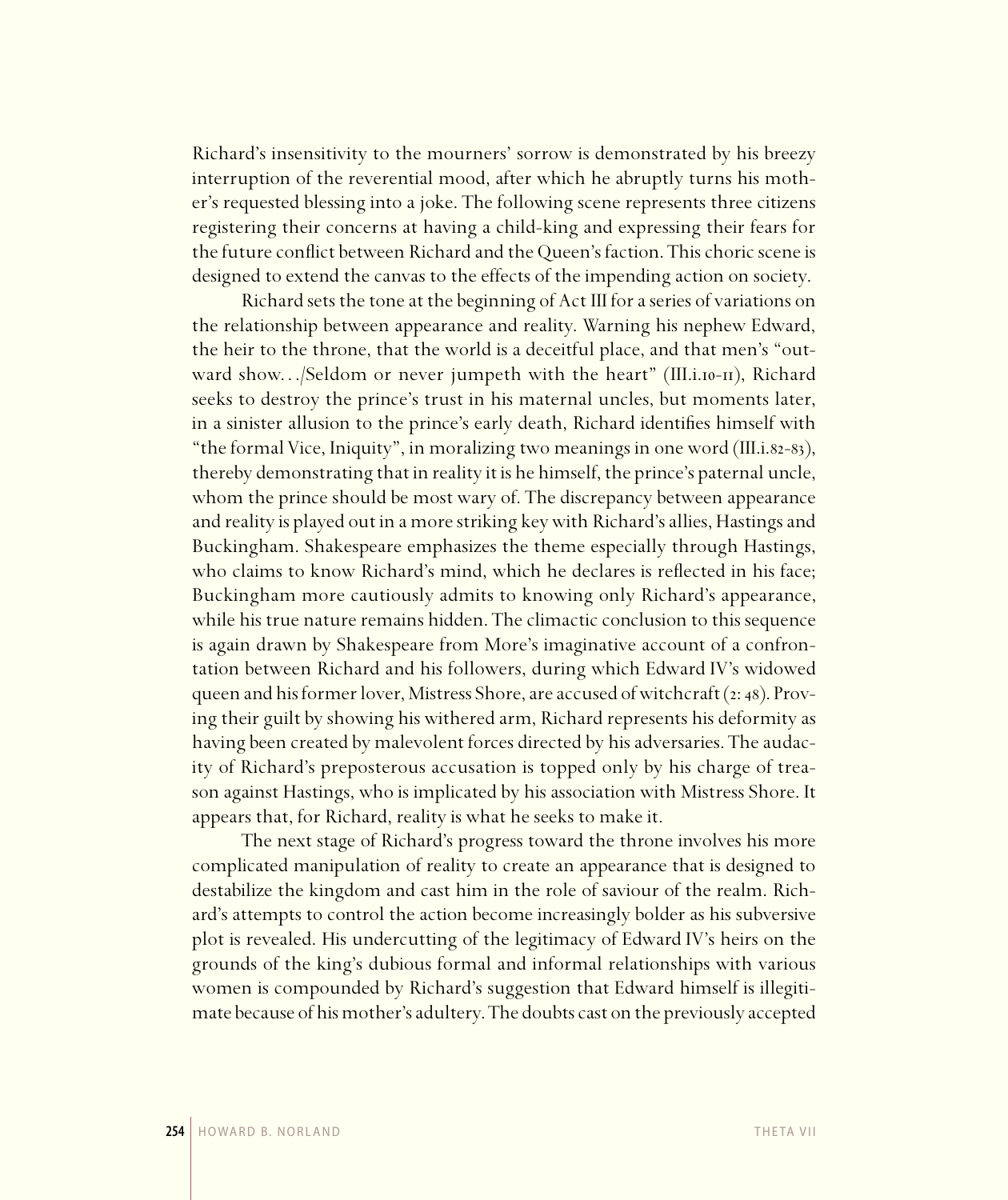reality prepares for Richard's assumption of the throne through a series of staged scenes in which citizens demonstrate the discrepancy between reality and the illusion created by Richard, Buckingham, and their co-conspirators. Epitomizing this segment of Richard's subversive plot is the context, again first provided by More  $(z)$ : 77-81), of the public appeal to Richard to accept the kingship: appearing as a pious penitent between two priests in Shakespeare's version, Richard is made more hypocritical in his reluctance to assume the role portrayed as his royal obligation, the goal for which we know he has been striving almost from his first appearance on Shakespeare's stage.

Shakespeare gives Richard little time to enjoy his triumph. His success appears to have given him a false sense of his own power but an uneasy sense of security. When Richard determines to eliminate the major challenge to his rule by having Edward IV's sons killed, he not only loses the support of his major ally, Buckingham, but also he loses control of the action. Shakespeare's representation of the murder of the nephews through the narrative of the hired killers may remind us of the henchmen Richard sent to kill Clarence, but there is no comic dimension in the smothering of the children; instead, it is played strictly for pathos. The hardened criminals emphasize the innocence of the children with their prayer book on their pillow, which almost causes the killers to abandon their mission. Any sympathy with Richard as a witty underdog that the audience might have developed as he moves toward the crown must be completely dispelled by Richard's response to the criminals' report. Expressing not a shred of pity or remorse for the infanticide he commanded, he looks forward to the death of his wife Anne, who he implies is leaving this world through his help, and to the wooing of his niece in order to thwart his impending rival, the Earl of Richmond. However, Richard's control of events has dissipated, and he is no longer capable of supplying reliable choric guidance to the action that follows. His wooing of his niece becomes a parody of the seduction of Anne which demonstrated his power at the beginning of the play, though his incestuous design is muffled by being directed through the adversarial former queen, rather than made directly to her daughter, the young Elizabeth. His justification of murder because of his love for his intended new bride may remind us of his earlier defence for killing the father-in-law and husband of Anne, but it rings even more hollow here because of its repetition, and it becomes absolutely disgusting when he promises to father brothers to replace those she has lost. The scene regresses into verbal combat between old enemies, which becomes increasingly ironic as Richard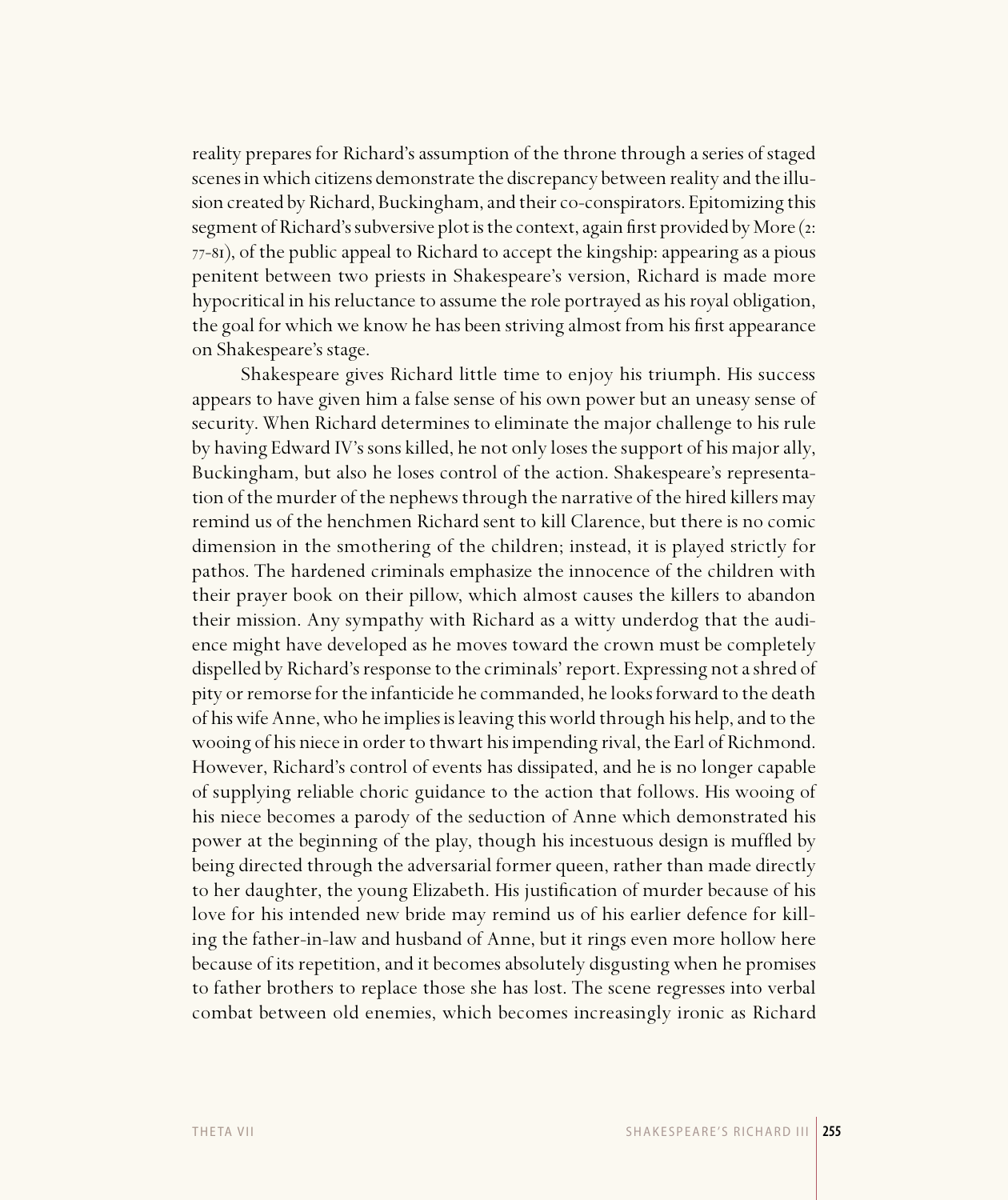assumes that he is being successful again, when he is not. His conclusion that he has triumphed, as he had with Anne, leads him, not to self-congratulation, as earlier, but rather to contempt for his sister-in-law: "Relenting fool, and shallow, changing woman" (IV.iv.431).

A further indication that Richard is losing control of the action is his striking of the messenger who brings him the bad news that Richmond is gathering his forces to challenge Richard's rule and that Buckingham has deserted Richard's cause. Reports that Richard's forces are dropping away, while Richmond's are gaining strength, signal the doom that Richard must face. Stanley's announcement that Edward's widowed queen has consented to her daughter's marriage to Richmond underlines how futile Richard's wooing for his niece's hand has been. Shakespeare focuses in the final act on Richard's crumbling subversive design and his confrontation with forces that prove superior to the power he believed he could command. In the latter part of the tragedy, as Richard's power proves to be illusory, the strength of the curses of his counterpart, Queen Margaret, is enhanced. She appears to be a Nemesis to those she had cursed, as they meet their fates; Rivers, Hastings, Queen Elizabeth, Buckingham, and others remember Margaret's curses as they are fulfilled. Other curses, such as Anne's ironical cursing of herself when she first confronts Richard, and the prophecies of Richmond's victory highlight the role of providence in the historical tragedy Shakespeare has drawn from Thomas More and the chronicles.

The final act of *Richard III* represents the ultimate failure of Richard's subversive plan, as providence emerges as the dominant force in the play. Casting the concluding action allegorically, Shakespeare dichotomizes the contending forces into groups of good and evil. Placing the camps of Richard and Richmond on opposite sides of the stage, the drama offers a simultaneous contrast between the leaders, as they interact with their soldiers and the spirits of Richard's victims. There is no question of the outcome of Richard's last battle because providence has joined Richmond's side, as Shakespeare portrays the action. However, it is significant that Richard, like Margaret's other adversaries, in a momentary bout with conscience recognizes his guilt, even though he does not reform; instead, his nightmare of the morrow's battle leads him to desperation and the rejection of conscience as cowardly. His isolation from supporting forces almost brings him to despair, but his self-orientation and pride provide the strength that lead him to his valiant but ironic end. Richard calls for a horse, for which, in his desperate plight, he is willing to exchange the kingdom he has spent his life attain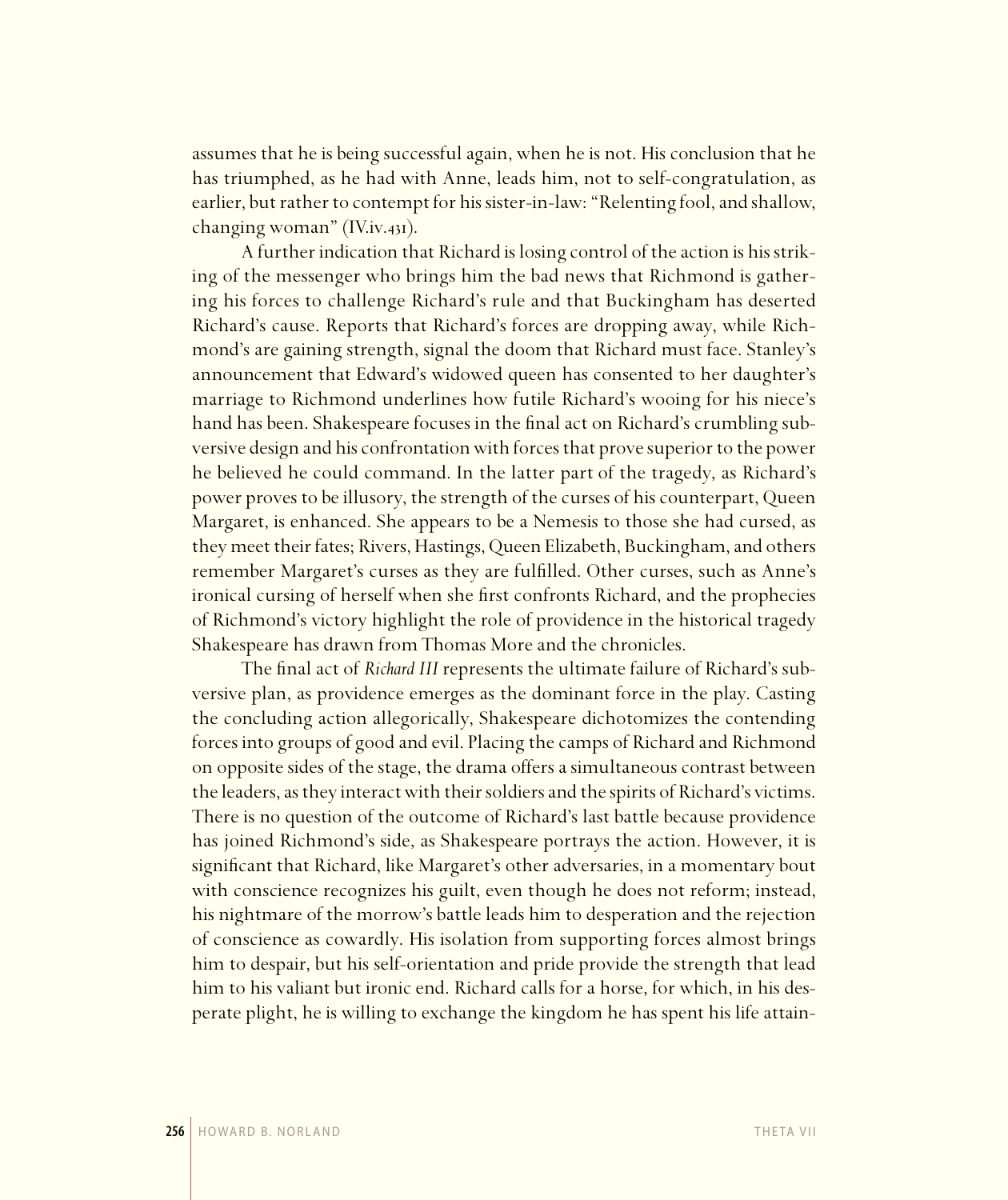ing. However, he is also determined to fight to the end: "I have set my life upon a cast,/And I will stand the hazard of the die" (V.iv.9-10). Ironic to the end, Richard seems in these last words to have accepted the fate that awaits him. Unable to create the outcome he had intended, he receives the retributive justice providence has determined. Shakespeare may simplify the tragedy of Richard III in the final act, but he nevertheless allows Queen Margaret to accomplish her revenge upon her old adversaries and new enemies. Queen Margaret triumphs by merging her role with providence.